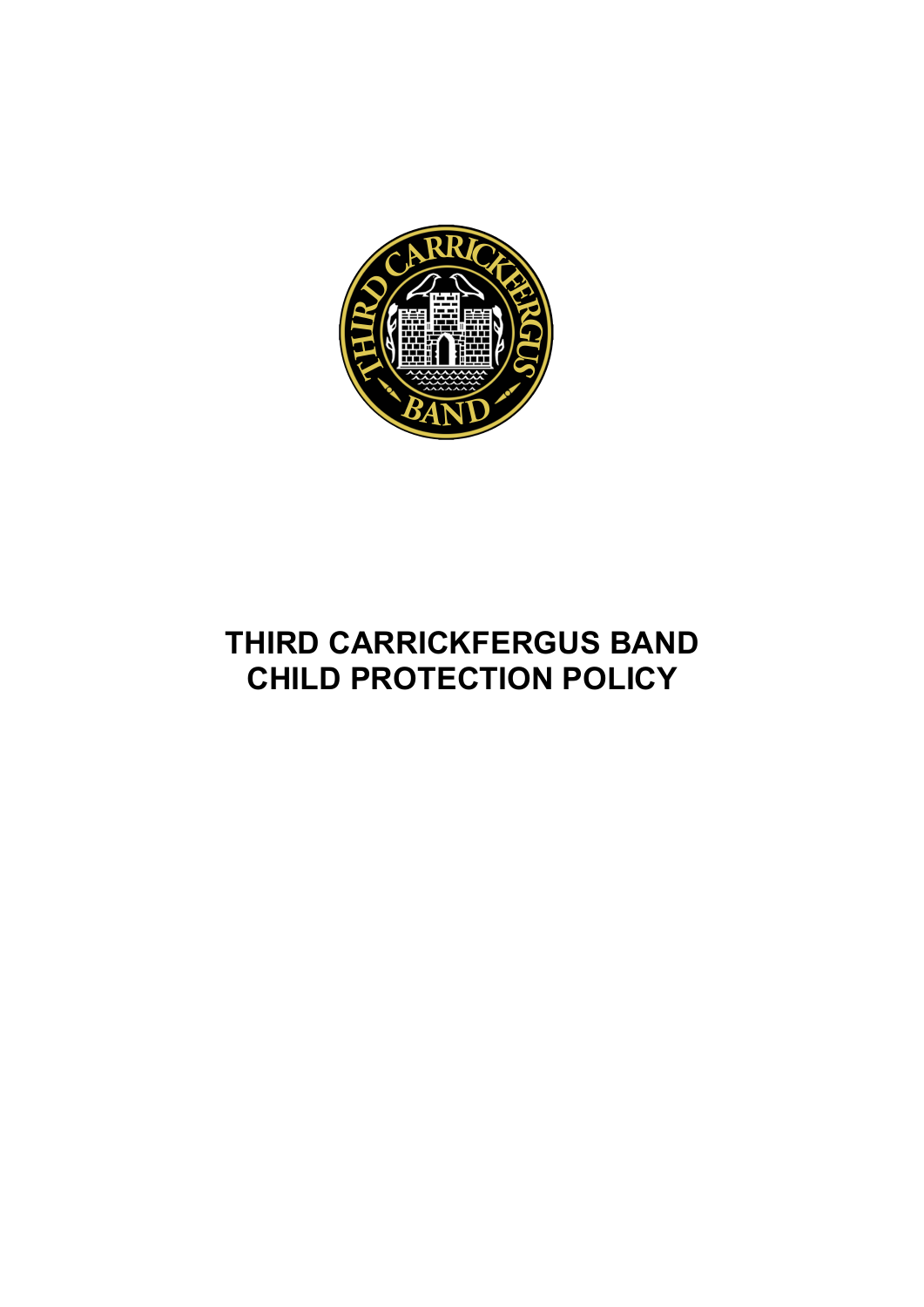# **Third Carrick Band Child Protection Policy**

# **1. Introductions, statements and abbreviations**

# 1.1 Introduction

The Third Carrickfergus Band is determined to ensure all necessary steps are taken to protect from harm, those children and young people who participate in brass playing at all levels.

This policy establishes the bands position, role and responsibilities and, together with the procedures section, clarifies what is expected of the individuals involved in the organisation.

It very clearly highlights the importance placed by the Third Carrickfergus Band on the protection of children, young people and vulnerable adults. It also safeguards and protects all personnel from the risk of false allegations of abuse or poor practice.

Everyone who participates in music is entitled to do so in an enjoyable and safe environment. To ensure this, the Third Carrickfergus Band has the following principles that all its personnel should follow.

These principles apply to all participants, but young people in particular are entitled to a higher duty of care and to be protected from poor practice or abuse. Abuse can occur within many situations including the home, school and the teaching environment.

Some individuals will actively seek employment or voluntary work with children and young people in order to harm them. The Third Carrickfergus Band is committed to implementing policies so that everyone in the organisation accepts their responsibilities to safeguard children and young people from harm and abuse. This means following procedures to protect children and young people and to report any concerns about their welfare to appropriate authorities.

Everyone involved with the Third Carrickfergus Band has a role to play in safeguarding the welfare of children and young people and preventing their abuse. Anyone who may have regular contact with children and young people will be a very important link in identifying cases where a child needs protection. All policies and procedures discussed below refer to vulnerable adults as well as to children and young people.

1.2 Policy statement

The Third Carrickfergus Band is committed to the following:

Making the welfare of young people paramount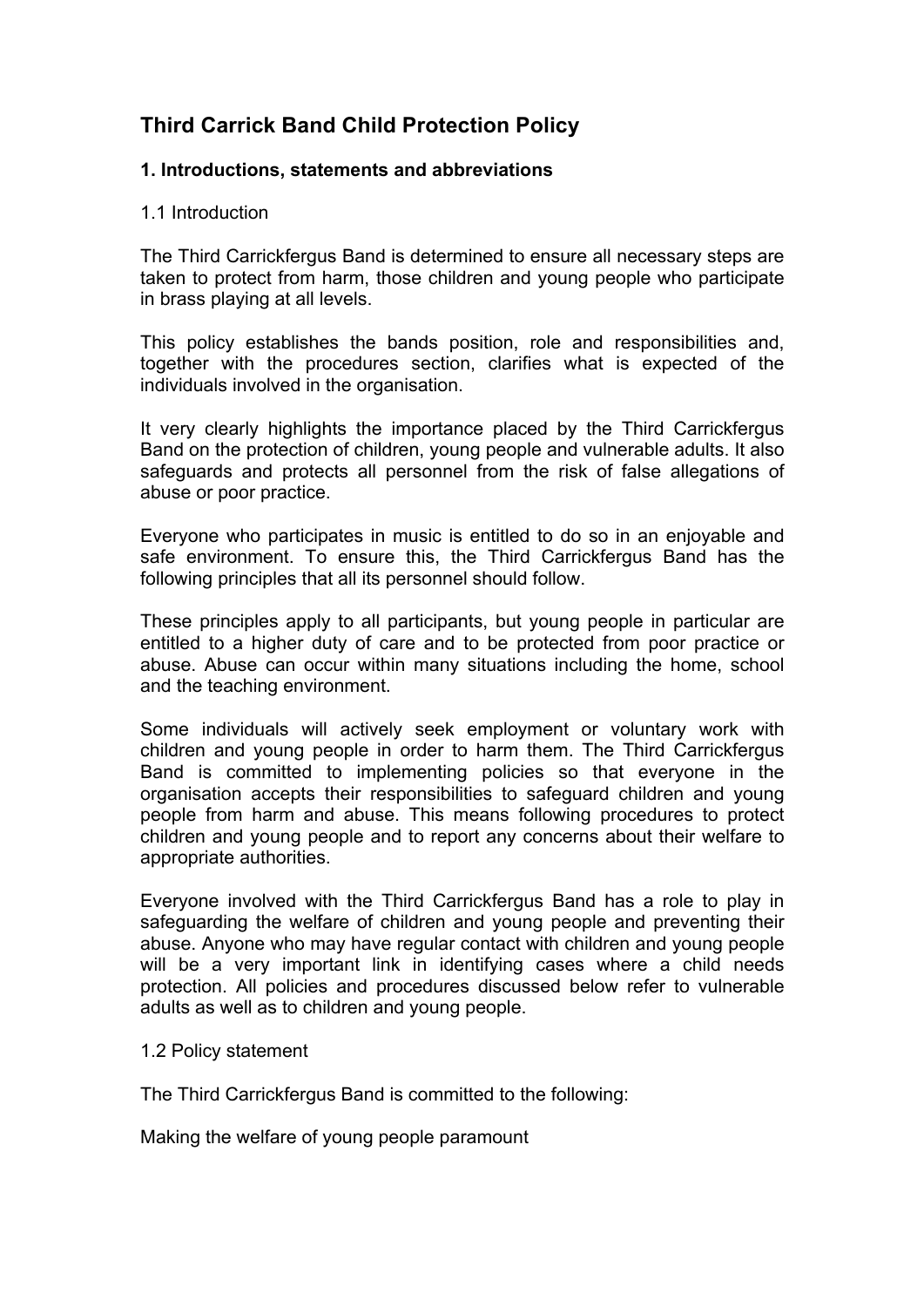Ensuring opportunities for all young people, whatever their age, culture, disability, gender, language, racial origin, religious belief and/or sexual identity should be able to participate in brass music in an enjoyable and safe environment.

Taking all reasonable steps to protect young people from harm, discrimination and degrading treatment and to respect their rights, wishes and feelings.

Taking action swiftly and appropriately to all suspicions and allegations of poor practice or abuse.

# 1.3 Terms and abbreviations

The following terms and abbreviations are used in this document:

Anyone under the age of 18 is considered to be a child/young person.

'Parent' is used as a generic term to include parents, carers and guardians.

'Personnel' includes all volunteers of the Third Carrickfergus Band, whether tutors or others undertaking general administrative/organisational duties.

'Child Protection Officer' is the individual within a band whose responsibilities are explained in section 3.4 below.

CPO: Child Protection Officer.

# **2. Good Practice, Poor Practice and Abuse**

# 2.1 Introduction

To provide young people with the best possible experience and opportunities in music everyone must operate within an accepted ethical framework and demonstrate exemplary behaviour. Not only will this allow brass music to make a positive contribution to the development of young people and safeguards their welfare, but it also protects all personnel from the risk of false allegations of abuse or poor practice.

It is not always easy to distinguish poor practice from abuse, whether intentional or accidental. It is not therefore the responsibility of personnel within the Third Carrickfergus Band to make judgements about whether or not abuse is taking place. It is, however, their responsibility to identify poor practice and possible abuse and to act if they have concerns about the welfare of a child, as explained in section 4. This section (2) will help you identify what is meant by good practice, poor practice and abuse.

# 2.2 Good practice

All personnel should adhere to the following principles and actions: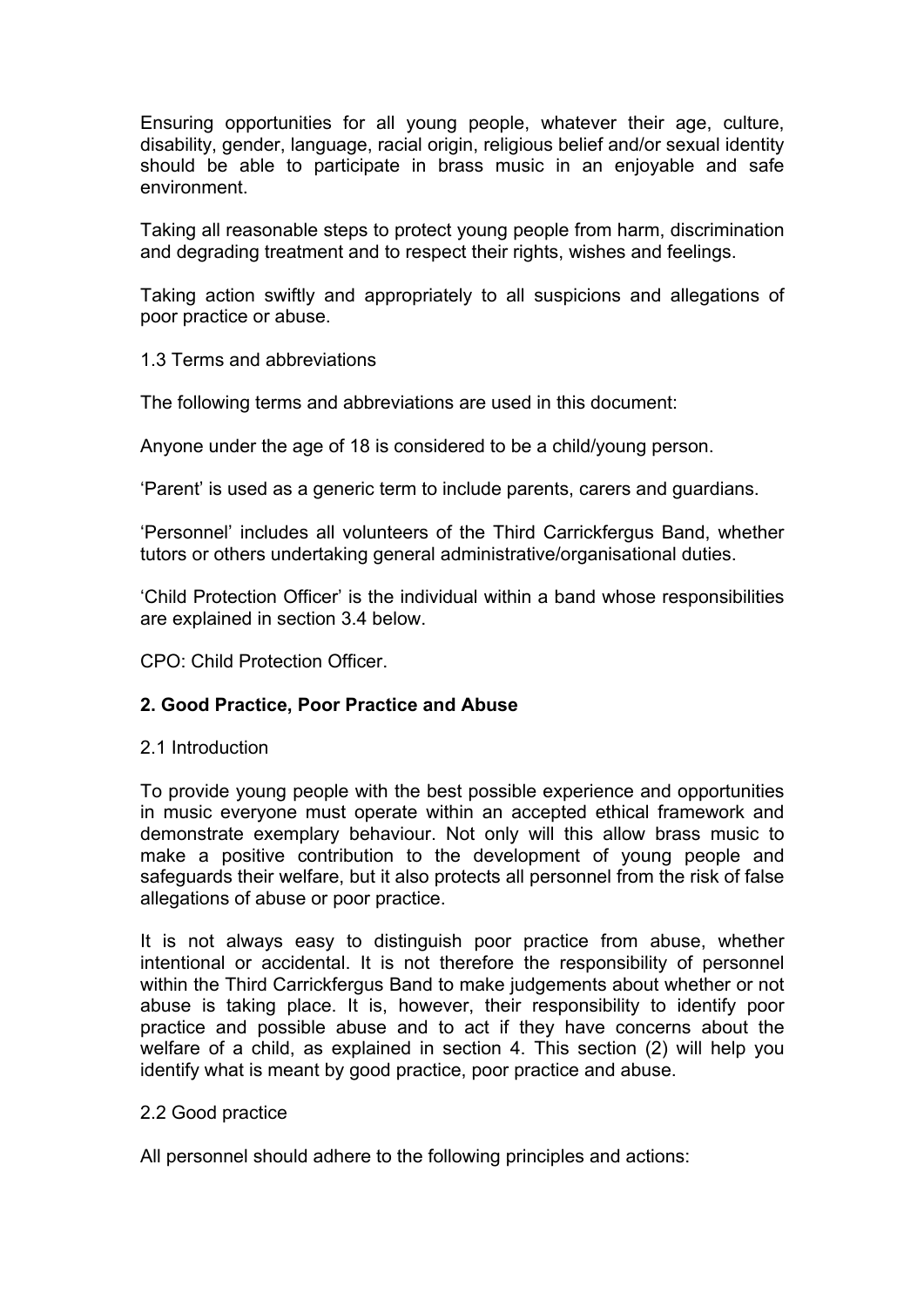Before undertaking any activities involving young people, conduct a risk assessment to identify possible sources of danger and take appropriate action to minimise these risks.

Make the experience of brass playing fun and enjoyable; promote fairness, confront and deal with bullying and do not condone rule violations or the use of prohibited or illegal substances.

Insist on adherence to Child Protection procedures.

Treat all young people equally; this means giving both the more and less talented members of a group similar attention, time, respect and preserving their dignity.

Respect the developmental stage of each young person and do not risk sacrificing their welfare in a desire for personal achievements. This means ensuring that the practice intensity is appropriate to the physical, social and emotional stage of the development of the student. Concerts, band competitions, solo competitions etc. must be suited primarily to the needs and the interests of the child, not those of the parents, teacher or band.

Build relationships based on mutual trust and respect, in which young people are encouraged to take responsibility for their own development and decisionmaking. Avoid situations where the teacher, conductor or any other member of the Third Carrickfergus Band uses their position and power to decide what the student should or should not do without consideration of the young person's needs and capabilities.

Always be publicly open when working with children and young people. Avoid teaching sessions or meetings where a teacher and an individual student are completely unobserved.

Where children and young people need to be supervised in changing rooms, teachers and helpers should work in pairs, and involve parents if possible.

Maintain an appropriate and open environment, with no secrets.

Avoid unnecessary physical contact with young people. Where any form of physical guidance is required in teaching technique, this should be provided openly and with the consent of the student. It is important to educate parents of what is and is not acceptable in the context of brass playing. Physical contact (touching) can be appropriate so long as it is neither intrusive nor disturbing and the student's permission has been given.

Maintain a safe and appropriate relationship with students. It is inappropriate for teachers and others in positions of authority to have an intimate relationship with a young person, even if they are over 16, the normal age of legal consent.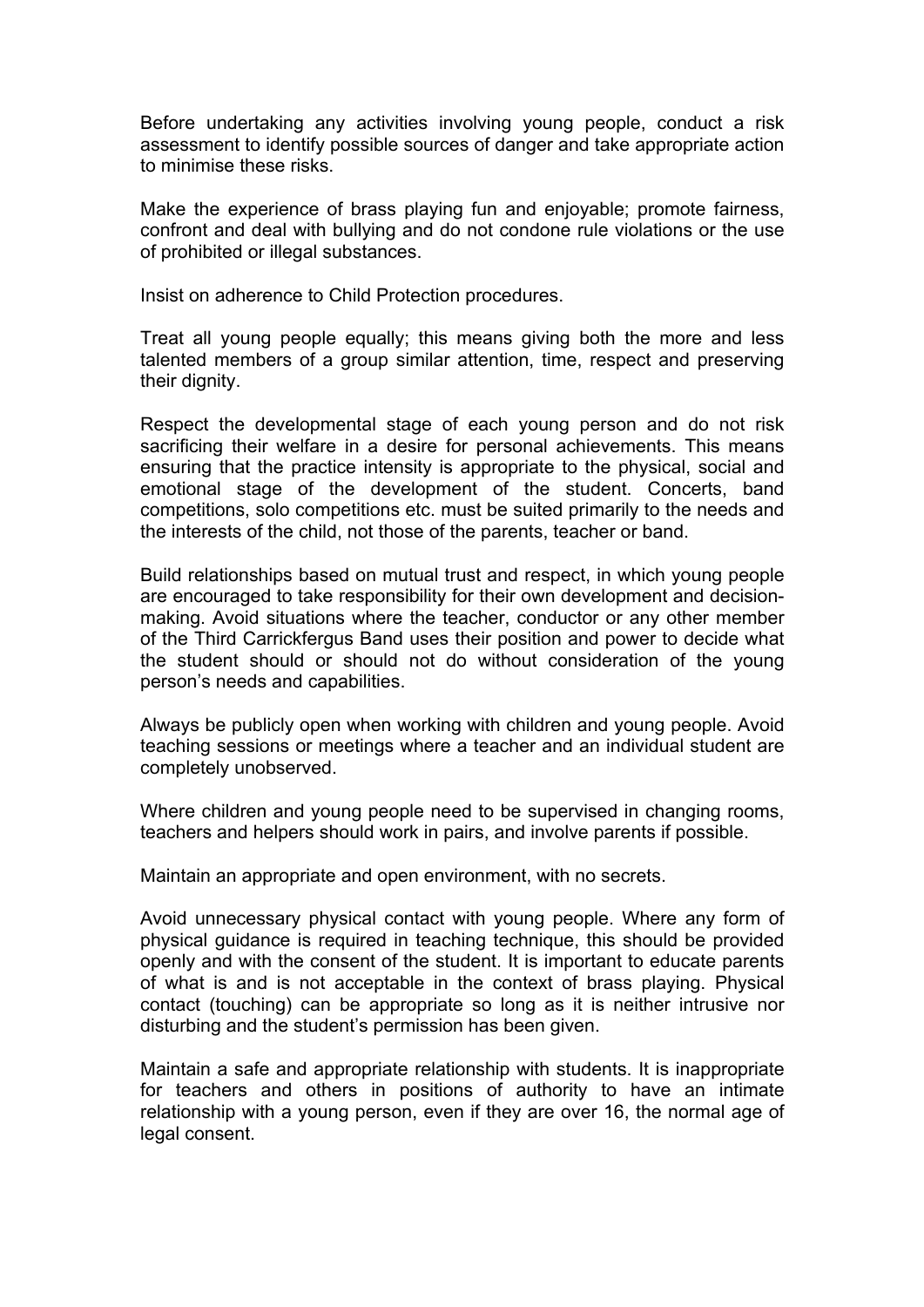Maintain appropriate standards of behaviour at social events that young people attend.

Be an excellent role model, for example by not smoking or drinking alcohol while working with young people.

Communicate regularly with parents and involve them in decision-making. Gain their consent in writing to act in loco parentis to give permission for the administration of emergency first aid or other medical treatment if the need arises.

Be aware of any medical conditions, existing injuries and medicines being taken. Keep a written record of any injury or accident that occurs, together with details of any treatment given. Arrange that someone with knowledge of first aid is readily available.

Gain written parental consent for any significant travel arrangements, especially if an overnight stay is involved.

2.3 Poor practice

The following are regarded as poor practice and should be avoided by all personnel:

Unnecessarily spending excessive amounts of time alone with children and young people away from others.

Taking children and young people alone in a car on journeys, however short.

Taking children and young people to your home where they will be alone with you.

Sharing a room with a child.

Engaging in rough, physical or sexually provocative games, including horseplay.

Allowing or engaging in inappropriate touching of any form.

Allowing children and young people to use inappropriate language unchallenged.

Making sexually suggestive comments to a child, even in fun.

Reducing a child to tears as a form of control.

Letting allegations a child makes go unchallenged, unrecorded, or not acted upon.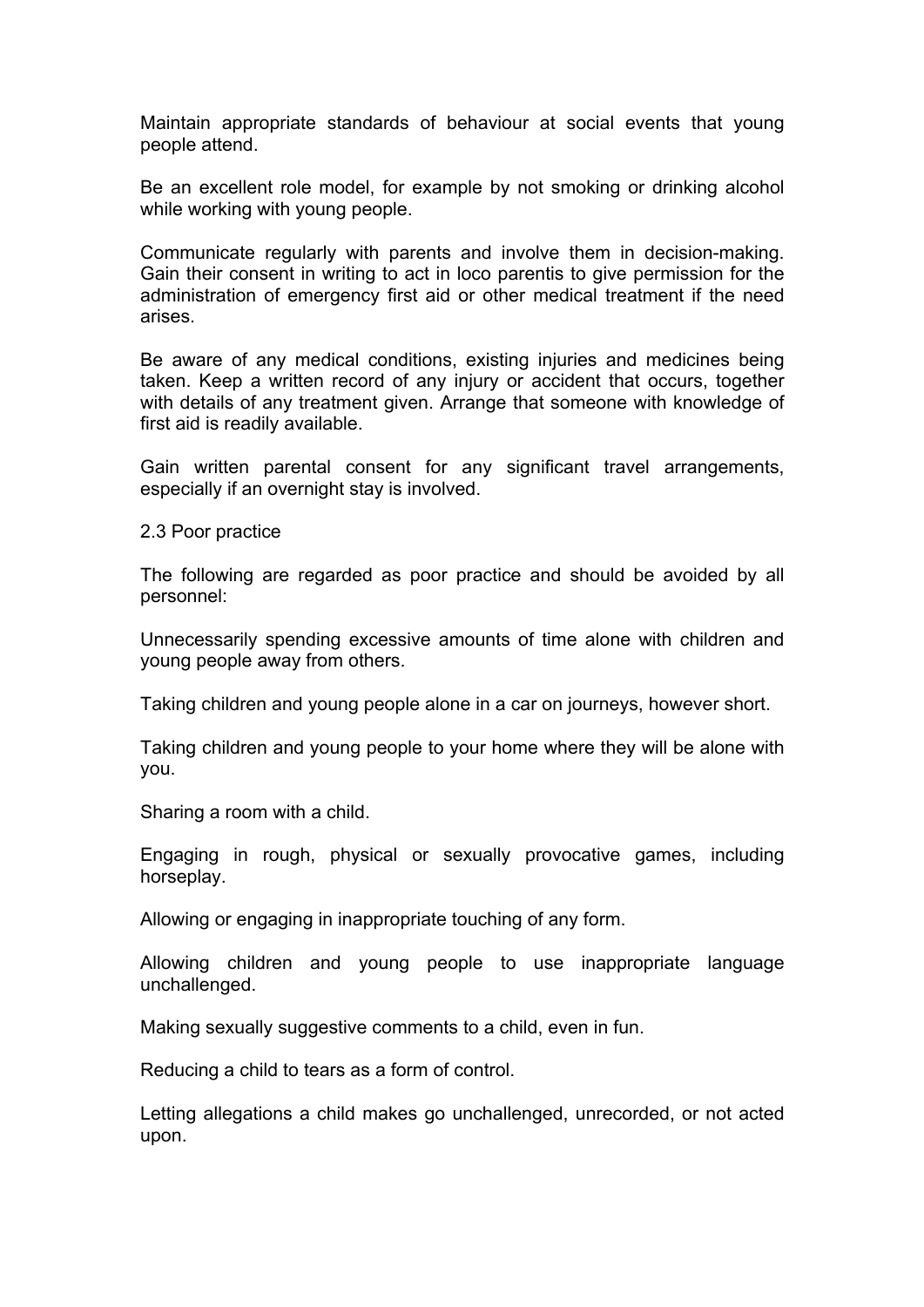Doing things of a personal nature that children and young people can do for themselves.

Having children and young people stay at your home with you unsupervised.

Where cases arise where it is impractical to avoid any of the situations mentioned in this section, they should only occur with the full knowledge and consent of someone in charge in the organisation and the children and young people's parents.

If during your care of a child you accidentally hurt them, the child seems distressed in any manner, appears to be sexually aroused by your actions, or misunderstands or misinterprets something you have done, report any such incidents as soon as possible to another colleague and make a brief written note of it. Parents should also be informed of the incident.

#### 2.4 Abuse

Abuse in all its forms can affect a child at any age. The effects can be so damaging that if not treated, they may follow an individual into adulthood.

Children and young people with disabilities may be at increased risk of abuse through various factors such as stereotyping, prejudice, discrimination, isolation, and a powerlessness to protect themselves, or adequately to communicate that abuse has occurred. Children and young people from ethnic minorities, who may also be experiencing racial discrimination, may be, or feel, doubly powerless in these respects.

Abuse may take a number of forms, and may be classified under the following headings:

#### *Neglect*

This is where adults fail to meet a child's basic needs like food, shelter, warm clothing or medical care, or to protect them from physical harm. Children and young people might also be constantly left alone or unsupervised.

Neglect in a banding situation could include a conductor or band manager not keeping children and young people safe, or exposing them to unnecessary risk of injury.

# *Physical Abuse*

This is where someone physically hurts or injures children and young people, for example by hitting, shaking, throwing, squeezing, burning, suffocating and biting or otherwise causing physical harm to a child. Giving children and young people alcohol or inappropriate drugs would also constitute physical abuse.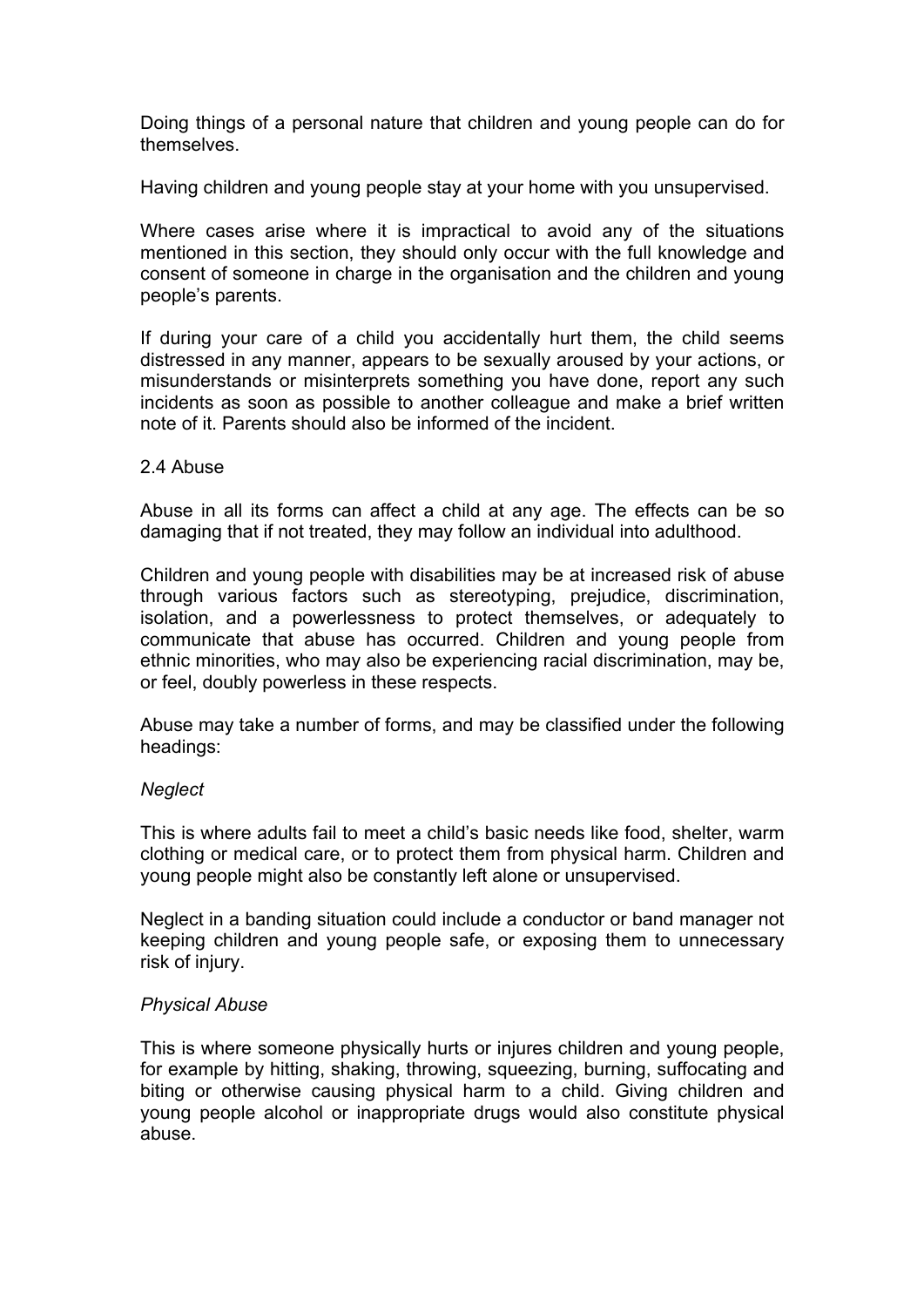#### *Sexual Abuse*

Girls and boys can be abused by adults or other children and young people, both male and female, who use children and young people to meet their own sexual needs. This could include full sexual intercourse, masturbation, or fondling. Showing children and young people pornographic material is also a form of sexual abuse.

In banding activities which might involve physical contact with children and young people could potentially create situations where sexual abuse may go unnoticed. Also the power of the teacher over young students if misused, may lead to abusive situations developing.

# *Emotional Abuse*

Persistent lack of love and affection, where children and young people may be led to believe that they are worthless or unloved, inadequate or valued only insofar as they meet the needs of another person. It may involve the child being constantly shouted at, threatened or taunted which may make the child very nervous and withdrawn. It may also feature age or developmentally inappropriate expectations being imposed on children and young people. Emotional abuse also occurs when there is constant overprotection, which prevents children and young people from socialising.

Emotional abuse in banding might include situations where children and young people are subjected by a parent or teacher to constant criticism, name-calling, sarcasm, bullying, racism or unrealistic pressure in order to perform to high expectations.

# *Bullying*

This may be bullying of a child by an adult or another child. Bullying is defined as deliberate hurtful behaviour, usually repeated over a period if time, where it is difficult for those bullied to defend themselves. It may be physical (e.g. hitting, kicking, theft), verbal (e.g. racist or homophobic remarks, threats, name-calling, graffiti, abusive text messages transmitted by phone or on the internet), emotional (e.g. tormenting, ridiculing, humiliating, ignoring, isolating from the group), or sexual (e.g. unwanted physical contact or abusive comments).

In banding, bullying may arise when a parent pushes a child too hard to succeed, a teacher adopts a win-at-all-costs philosophy, or an official at a contest/ festival uses bullying behaviour.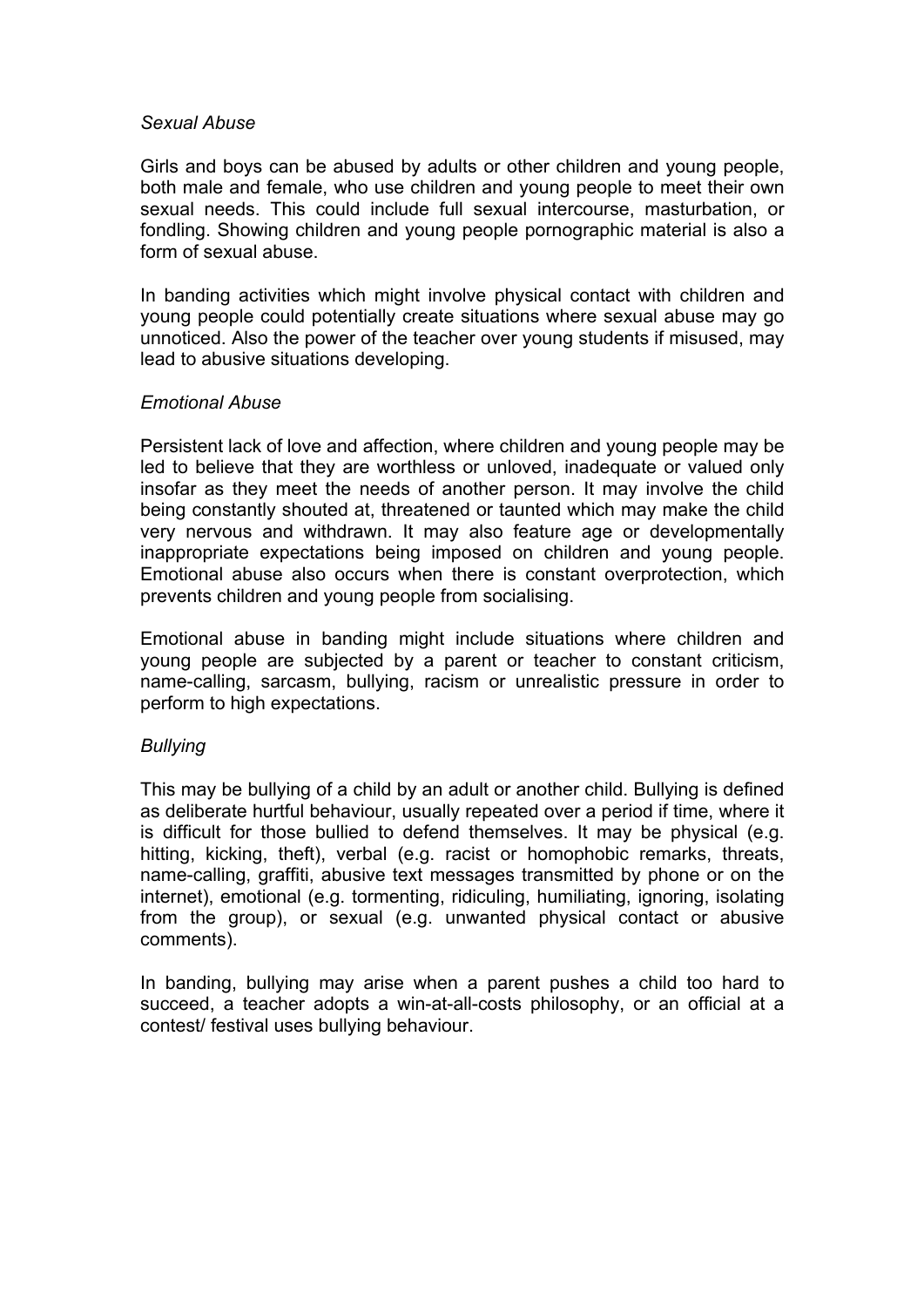#### 2.5 Indicators of abuse

Even for those experienced in working with child abuse, it is not always easy to recognise a situation where abuse may occur or has already taken place. The Third Carrickfergus Band acknowledges that most people involved in the organisation are not experts in such recognition, but indications that a child is being abused may include one or more of the following:

Unexplained or suspicious injuries such as bruising, cuts or burns, particularly if situated on a part of the body not normally prone to such injuries.

An injury for which an explanation seems inconsistent.

The child describes what appears to be an abusive act involving him/her.

Someone else – a child or adult, expresses concern about the welfare of a child.

Unexplained changes in a child's behaviour – e.g. becoming very quiet, withdrawn, or displaying sudden outbursts of temper - or behaviour changing over time.

Inappropriate sexual awareness.

Engaging in sexually explicit behaviour in games.

Distrust of adults, particularly those with whom a close relationship would normally be expected.

Difficulty in making friends.

Being prevented from socialising with other children and young people.

Displaying variations in eating patterns including overeating or loss of appetite.

Losing weight for no apparent reason.

Becoming increasingly dirty or unkempt.

It must be recognised that the above list is not exhaustive, but also that the presence of one or more of the indicators is not proof that abuse is actually taking place. It is not the responsibility of those working in banding to decide that child abuse is occurring, but it is their responsibility to act on any concerns.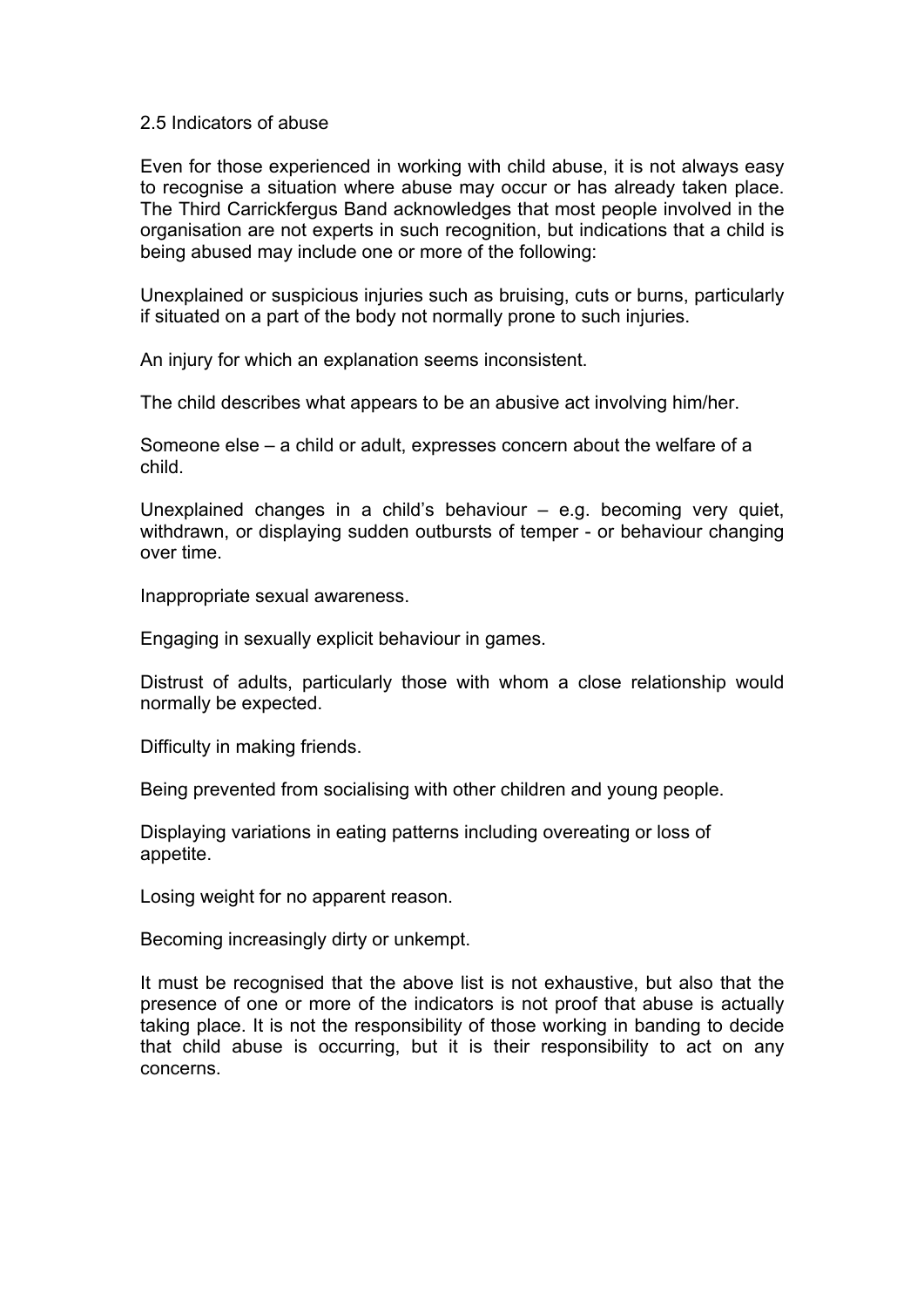Signs of bullying may include:

Behavioural changes such as reduced concentration or becoming withdrawn, clingy, depressed, tearful, emotionally up and down, reluctant to go to band rehearsals or to competitions.

An unexplained drop-off in standard of performance.

Physical signs such as stomach-aches, headaches, difficulty in sleeping, bedwetting, scratching and bruising, damaged clothes and bingeing on food, cigarettes or alcohol.

A shortage of money or frequent loss of possessions.

# **3. Recruiting and selecting personnel to work with children and young people**

3.1 Introduction

Anyone may have the potential to abuse children and young people in some way and it is important that all reasonable steps are taken to prevent unsuitable people from working with children and young people. The particular circumstances of individual cases need to be taken into account, but the fundamental principle is that those in charge of activities involving young people must take all reasonable steps to satisfy themselves as to the suitability of those who are given access to the children and young people in their care.

3.2 Controlling access to children and young people

Applicants for positions that involve significant access to young people (for example a Third Carrickfergus Band tutor) should first complete procedures designed to elicit information about their past career (including any gaps), and to disclose any criminal record or other matter that has a bearing on their suitability to work with children and young people e.g. previous investigations with police or social services or disciplinary investigations in relation to work with children and young people. It should be made clear that failure to disclose relevant information will result in disciplinary action and possible dismissal or exclusion.

Consent should be obtained from applicants for Access NI checks, also known as a Disclosure, to be conducted to search UK criminal records and other police information. This will determine whether these sources have any relevant information on the applicant.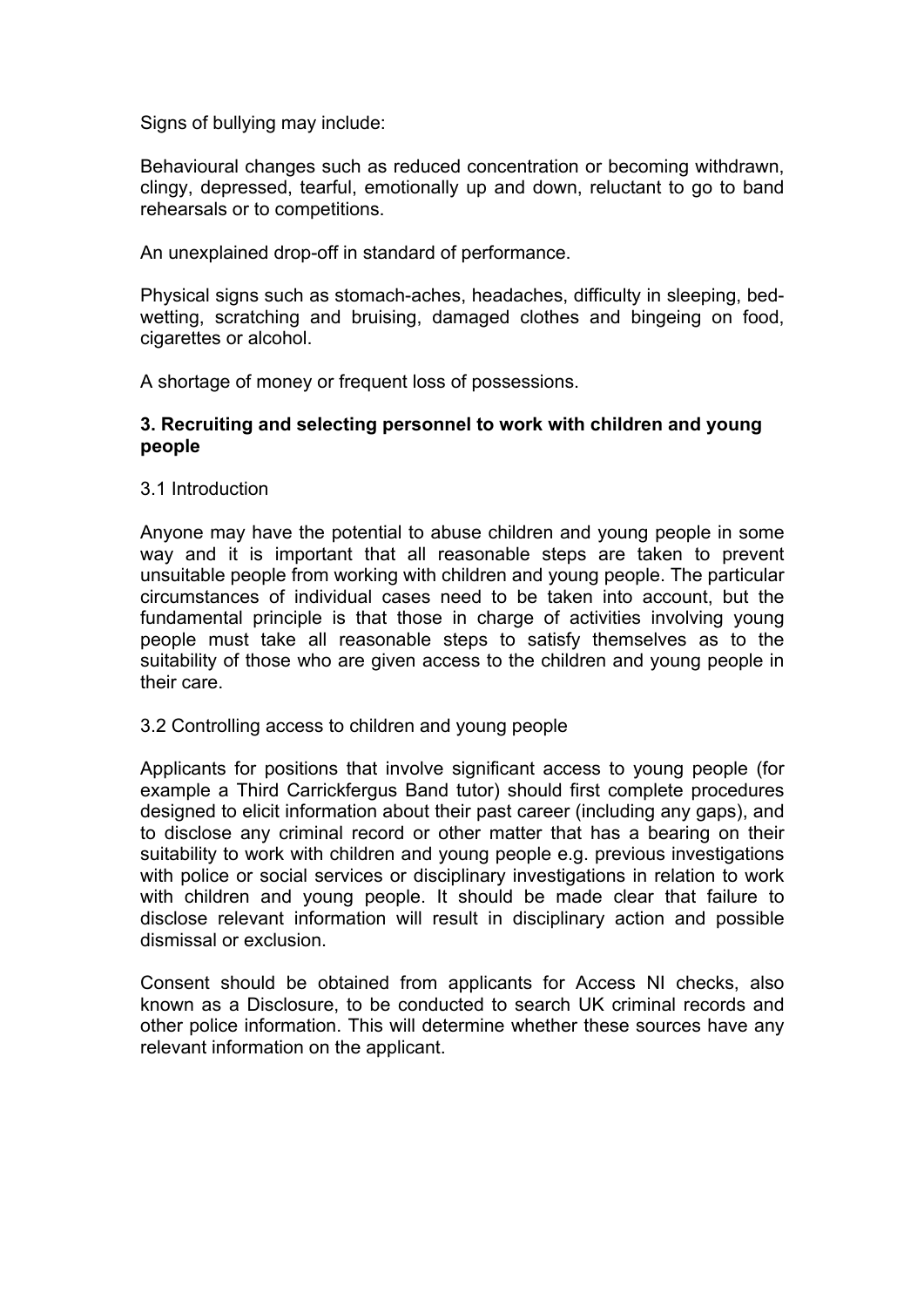#### 3.3 Vetting

All personnel who will have significant access to young people must first be vetted to establish whether they have any criminal convictions or other past behaviour that suggests they are unsuitable to work with children and young people. This applies equally to paid staff and volunteers. This is done by obtaining a Disclosure about the individual from Access NI. In the past, before Access NI was established, applicants completed a self-declaration form containing similar information, and giving their consent to have checks made about them with the police and social services. This procedure is no longer available for new applications, but those people who have previously submitted such a form in relation to their existing activities in a particular band need not obtain a Disclosure from Access NI for the time being. However, anyone applying for a new position must now obtain clearance from Access NI.

It is important to emphasise that the absence of any relevant disclosure emerging from this vetting process does not guarantee that the individual is safe to work with children and young people, so it should not be relied on excessively. It is only one of a number of factors in the initial assessment of the person's suitability for such responsibilities.

3.4 The Child Protection Officer

The Third Carrickfergus Band will appoint a Child Protection Officer to advise the organising committee on compliance with all the procedures described in this protection policy and to act as a focal point for reporting any concerns. This person will have the primary responsibility to check that everyone who has significant access to young people within the organisation is suitable for that role and has been vetted as described above. The person appointed should be identifiable to the junior members of the band and their parents, but should have a degree of independence from their activities – for example he or she should not be the junior co-ordinator or actively teach or conduct in the organisation. The Child Protection Officer should be a member of the management committee. The Child Protection Officer should undergo the vetting procedure described in 3.3 above.

# 3.5 Training

The effectiveness of the policies described will depend on everyone who is involved with junior banding being aware of what is good practice. This applies particularly to those working directly with young people, such as tutors and Child Protection Officers, but an awareness of child protection issues is also needed by others who may be involved more indirectly, such as committee members or occasional parent helpers.

Training courses on Child Protection are available and are recommended for those groups identified above.

Formal training in child protection will help people to: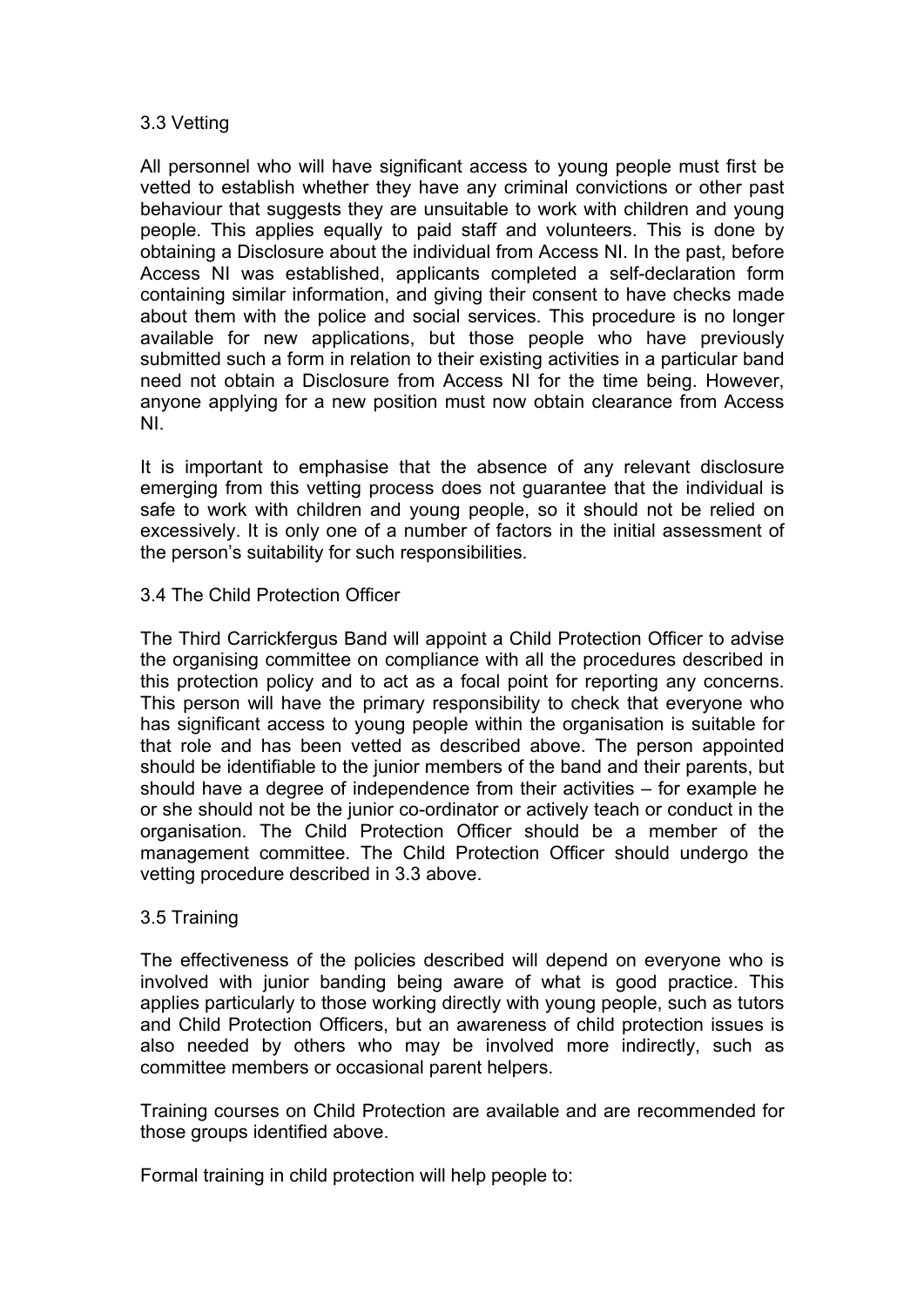Compare their own practice against what is regarded as good practice in music and check that their practice is likely to protect them from false allegations.

Recognise their responsibilities and report any concerns about suspected poor practice or abuse.

Deal with the vetting procedures described in 3.3 above. Work safely and effectively with children and young people.

# **4. Responding to suspicions and allegations**

#### 4.1 Introduction

Many cases of child abuse in fact take place within the family setting. However, abuse can and does occur in other situations as well, which may include music or other social activities, and is rarely a one-off event when it occurs within such a setting. It is crucial that those involved in music tuition are aware of this possibility and that all allegations are taken seriously and appropriate action taken.

It is not the responsibility of anyone in a musical organisation whether in a paid or a voluntary capacity, to decide whether or not child abuse is taking place. However, there is a responsibility to inform appropriate agencies of possible abuse so that they can then make inquiries and take any necessary action to protect the child. This applies both to suspicions of abuse occurring within the context of musical activities and to allegations that abuse is taking place elsewhere. This section explains how you should respond to such concerns.

4.2 Receiving evidence of possible abuse

We may become aware of possible abuse in various ways. We may see it happening ourselves; we may suspect that it is occurring because of signs such as those listed in 2.5 above; it may be reported to us by someone else, or directly by the child affected.

In the last of these cases, it is particularly important to respond appropriately. If a child says or indicates that he or she is being abused, or information is obtained which gives you concern that a child is being abused, you should:

React calmly so as not to frighten the child.

Tell the child they are not to blame and that it was right to tell.

Take what the child says seriously, recognising the difficulties inherent in interpreting what is said by a child who has a speech disability and/or differences in language.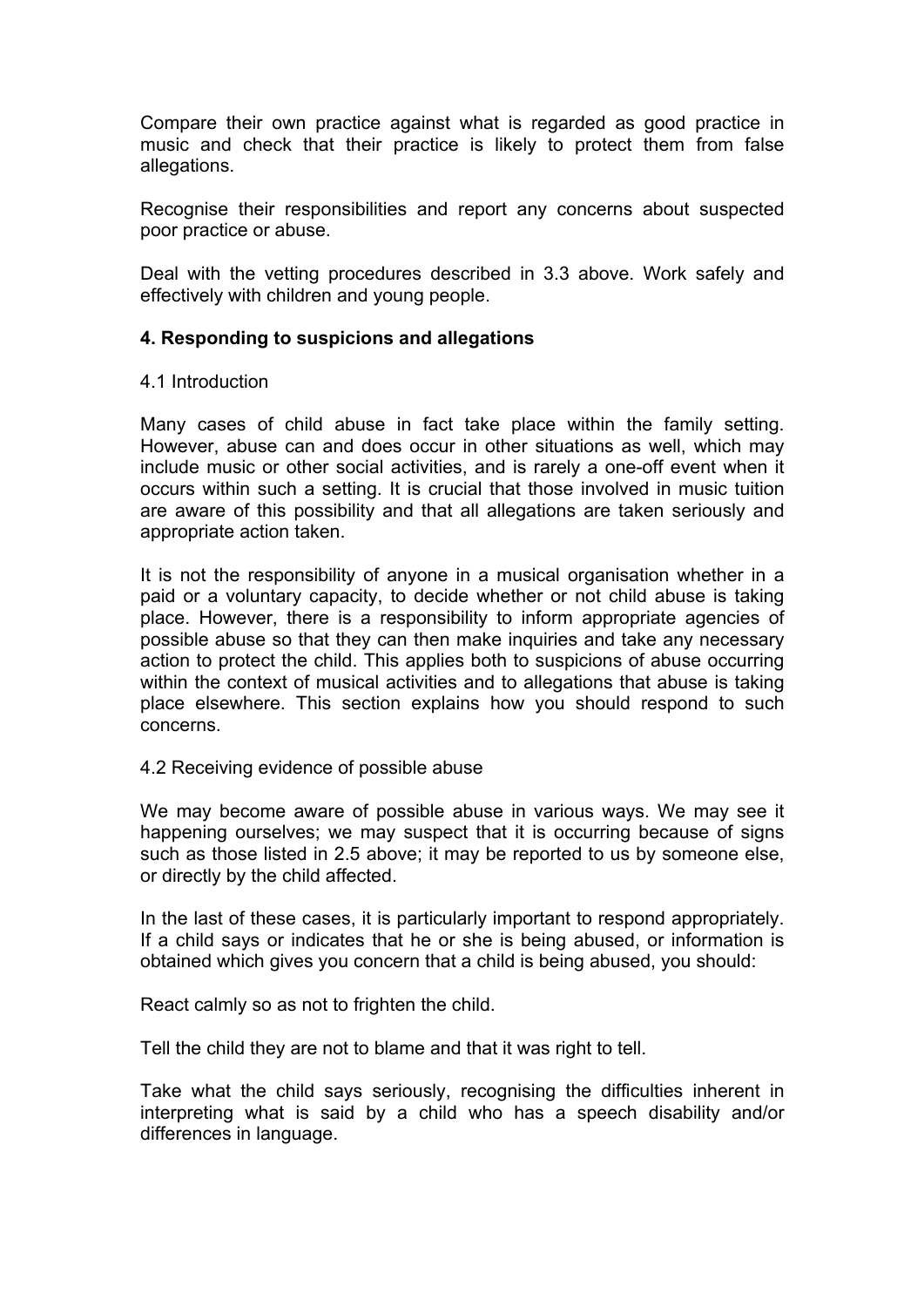Keep questions to the absolute minimum necessary so that there is a clear and accurate understanding of what has been said, and be careful not to ask leading questions.

Reassure the child, but do not promise to keep the matter secret – explain that to resolve the problem it will be necessary to inform other people as appropriate.

#### 4.3 Recording information

As with other forms of information arising in relation to child protection, information of this kind is highly sensitive and confidential. Accordingly, it should be held under secure conditions and only made available to those who have a definite need for it.

You should make a note as soon as possible of whatever information you obtain, both for your own future reference and possibly for passing on to others, appropriate agencies such as the social services department or the police. In writing such a note, you should confine yourself to the facts, and distinguish between what is your own personal knowledge and what you have been told by other people. You should not include your own opinions on the matter, to avoid the possibility of libel. Information should include the following:

The nature of the allegation, in as much detail as possible, including times, dates, locations and other relevant information.

Details of the child involved, including name, age, address and other contact details, and identifying who has parental responsibility for the child.

Details of the person against whom the allegation is made, including name, relationship with the child, age and contact details (if known).

The identity and contact details of any informants or other witnesses.

The child's account, if he or she can give one, of what has happened.

A description of any visible bruising or other injuries.

Details of who else has been informed of the alleged incident.

Any other relevant information.

4.4 Reporting the concern

The Third Carrickfergus Band expects its personnel to discuss any concern they may have about the welfare of a child immediately with the person in charge, and subsequently to check that appropriate action has been taken. The particular route you might follow in various circumstances is suggested below.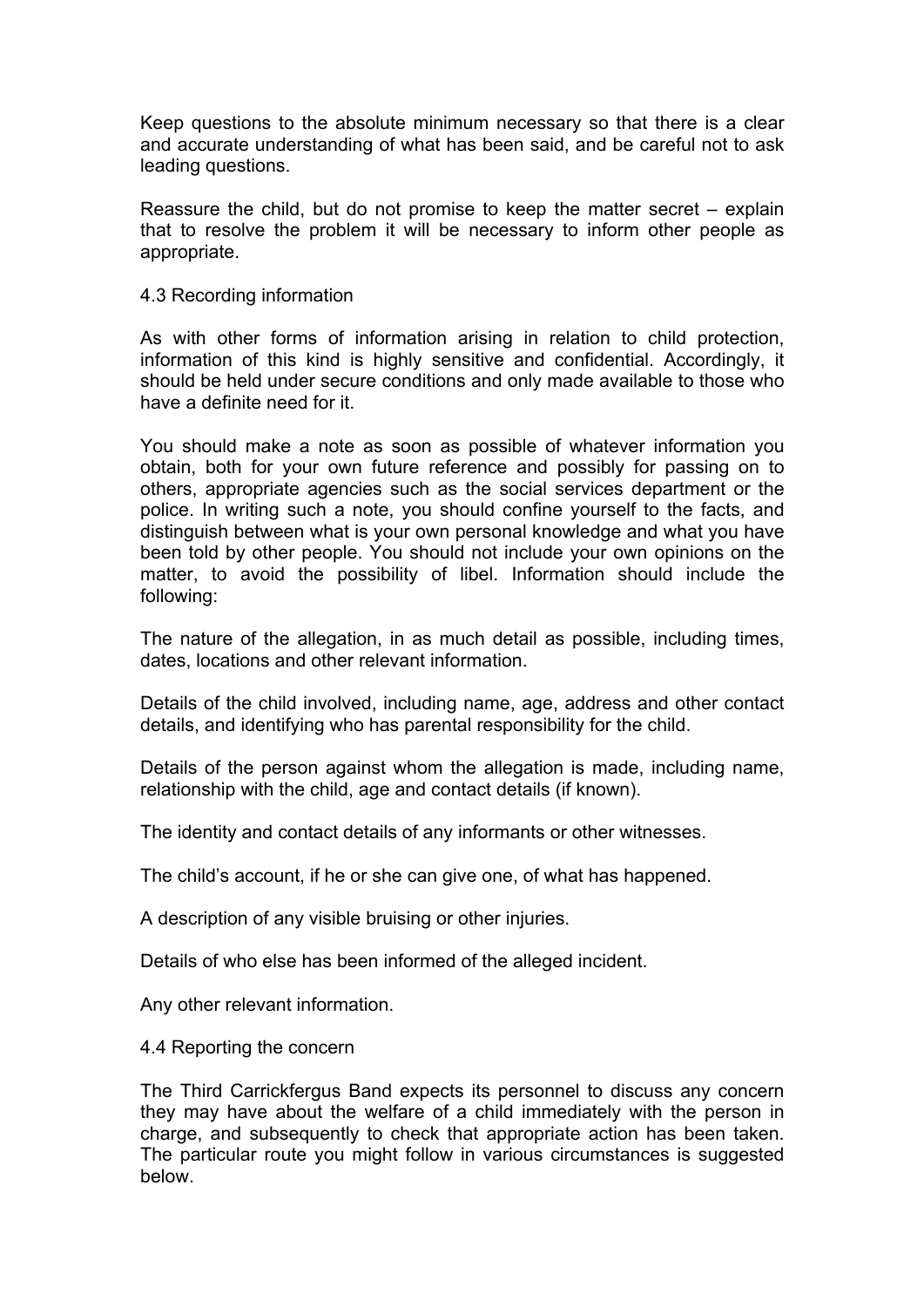# **Working within a group**

If you are working with any of the Third Carrickfergus Band groups, you should inform the Child protection Officer or the person in charge of the band.

#### Working with students away from home

If you are working with students away from home (for example at a competition or workshop), then you should inform the person in charge of the group.

Circumstances in which other people might then need to be informed are discussed below:

#### Parents or carers

There is always a commitment to work in partnership with parents or carers where there are concerns about their children and young people. Therefore, in most situations, it would be important to talk to parents or carers to help clarify any initial concerns. For example, if a child seems withdrawn, they may have experienced bereavement in the family. However, there are circumstances in which a child might be placed at even greater risk were such concerns to be shared, e.g. where a parent or carer may be responsible for the abuse or not able to respond to the situation appropriately. In these situations, or where concerns still exist, any suspicion, allegation, or incident of abuse must be reported to appropriate agencies as soon as possible.

#### Social Work

The social work department has a statutory duty under the The Children (Northern Ireland) Order 1995 for the welfare of a child. When a child protection referral is made its staff have a legal responsibility to investigate. This may involve talking to the child and family and gathering information from other people who know the child. The telephone number is in the local phone book. Wherever possible, referrals telephoned to the social work department should be confirmed in writing within 24 hours. A record should also be made of the name and designation of the social work member of staff to whom the concerns were passed, together with the time and date of the call, in case any follow-up is needed.

#### **Police**

Where the apparent abuse is of a criminal nature it will be appropriate to inform the police. A record should be made of the crime reference number provided by the police, together with the time and date of the call, in case any follow-up is needed. The police and social services department may also carry out a joint enquiry.